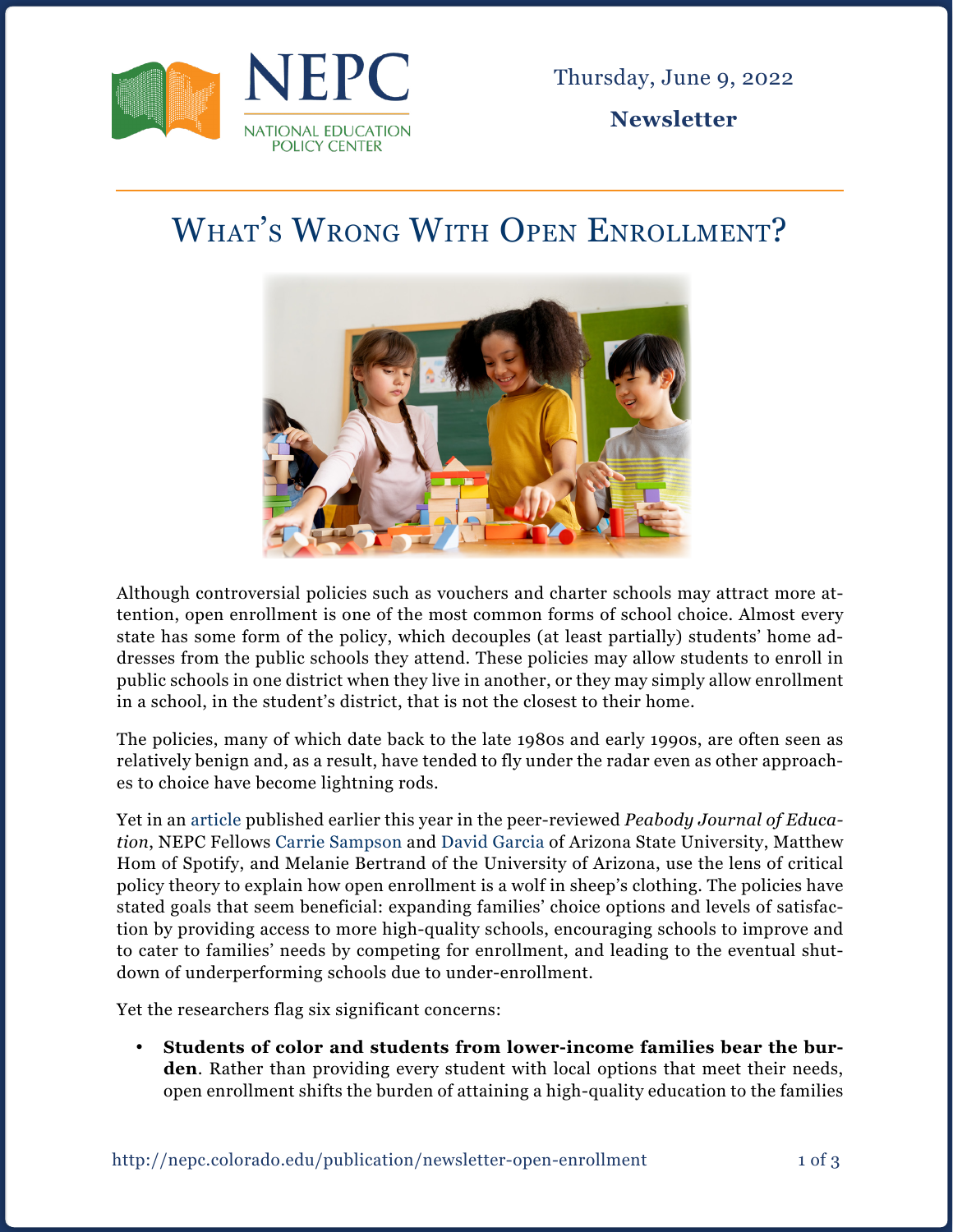whose children open enroll. Because neighborhoods that serve larger shares of low-income families and students of color tend to have lower-performing schools, these are the students who bear the burden of lengthy commutes to neighborhoods with higher shares of white and affluent families—which tend to have higher-performing schools.

- • **Open enrollers may encounter racism**. When students of color open enroll in majority white schools, they may encounter a racist environment in which they disproportionately suffer consequences such as higher rates of exclusionary discipline and lower rates of enrollment in college preparatory classes.
- • **Families who participate in inter-district open enrollment send their children to schools in jurisdictions where they can't vote**. As a result, although they may at times get school officials to listen to them or meet their needs, parents who are voters in the district may have more clout. Rather than merely voting against disfavored school board members, open enrolling families who do have concerns must take more time-consuming and elaborate steps to make themselves heard—such as demonstrating repeatedly at school board meetings.
- • **"Voting with your feet" is more complicated than it may seem**. A justification of open enrollment is that families vote with their feet. However, for students of color whose local schools are of low quality or not meeting their needs, the choices may each be untenable. For instance, they can either remain in a place where they encounter high levels of racism or transfer back to local schools with fewer instructional resources.
- **School ratings are flawed.** Parents are often encouraged to transfer from schools with lower accountability ratings to schools with higher ratings. Yet these rating systems are themselves flawed in that they tend to focus mainly on average results of standardized tests without taking into account harder-to-measure yet equally important factors such as equity or cultural competence. As a result, lower-rated schools, no matter their overall quality, will lose enrollment and risk closure while higher-rated schools attract open enrollees (and the additional per-pupil funding that accompanies them) whom they don't serve well.
- • **Open enrollment creates winners and losers**. Even when they have similar incomes to their neighbors whose children do not open enroll, open enrollers tend to have more resources and social capital. In order to open enroll, a parent needs to be aware that open enrollment is an option, proficient at navigating the bureaucratic requirements associated with school choice, and (in the many states where transportation is not provided to open enrollers) able to take their children to and from schools that are farther from home than their local options. The schools left behind therefore lose parents who would have had more wherewithal to demand improvements. Similarly, the children who leave tend to have more opportunities to learn and academic supports outside of school. When a school has a concentration of students with very high levels of academic need because those with lower need levels have departed, that school's accountability ratings tend to drop, and when more politically powerful parents opt out, school resources tend to drop (on top of the lost per-pupil payments when any student leaves). This feeds an ongoing cycle.